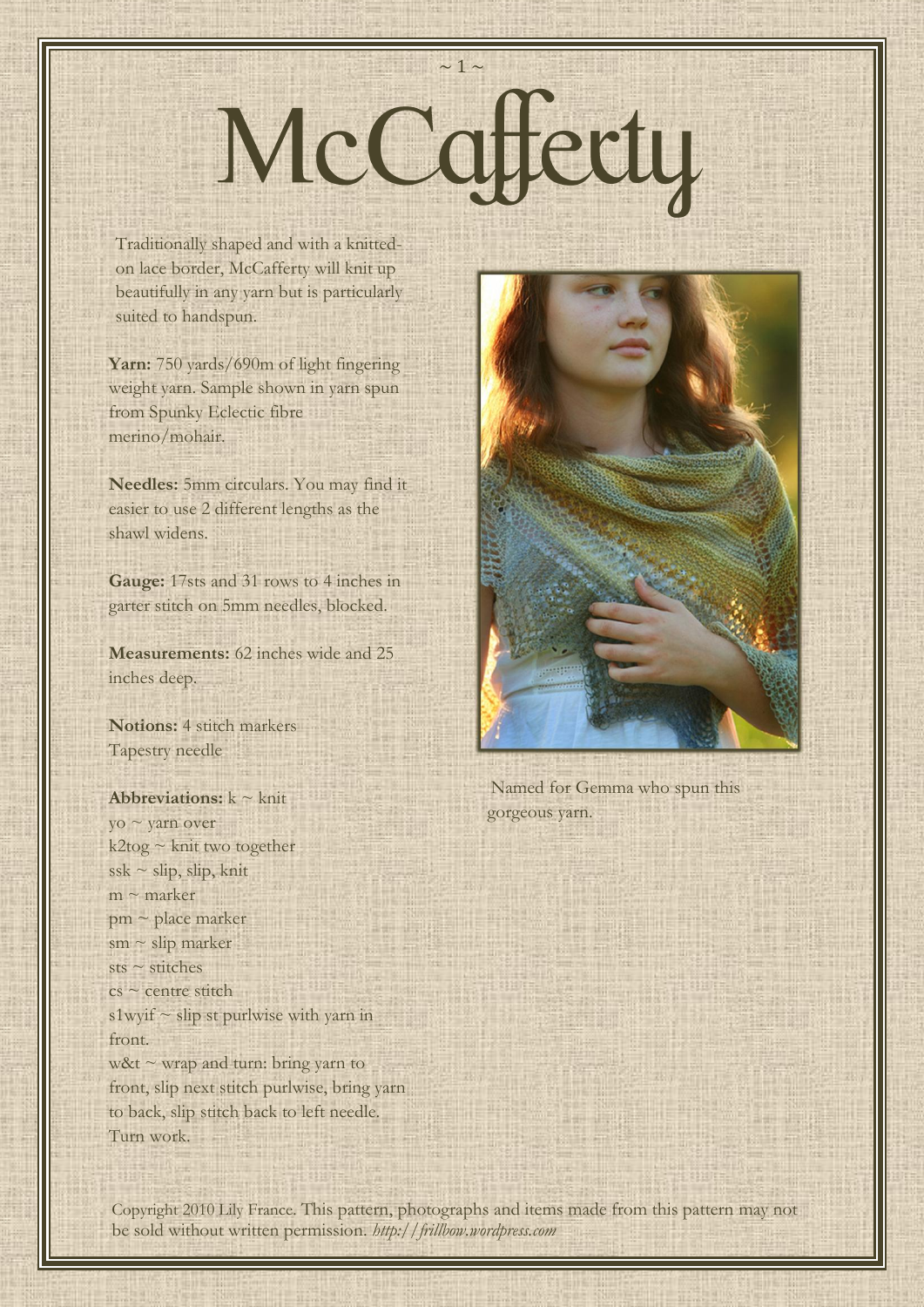#### **Set-Up Rows**

With 5mm needle, cast on 4sts.

Knit 6 rows. Do not turn work at end of last row.

Rotate work 90 degrees clockwise, then pick up and knit 3 sts between ridges of side edge. Rotate 90 degrees clockwise once more, and pick up and knit 4sts along Cast on edge. **11sts**.

#### **Main Body of Shawl**

 $1 \sim k4$  (edge sts), pm, yo, k1, yo, pm, k1 (centre st), pm, yo, k1, yo, pm, k4 (edge sts). **15sts.**

 $2~$ knit.

3 ~k4, sm, yo, k to m, yo, sm, k1, sm, yo, k to m, yo, sm, k4. **19sts.**

Repeat rows 2 and 3 until there are **227sts** on the needles in total. (4 edge sts each side, 1 centre stitch and 109sts either side of marked centre stitch.)

**I have provided both Charted and Written Instructions for the Lace Mesh and Border. Use whichever you prefer.**

#### **Lace Mesh Section**

Work rows 1 and 2 of **Lace Mesh Chart/Instructions** seven times**.** Next Row ~ k4, sm, yo, k to m, yo, sm, k1, sm, yo, k to m, yo, sm, k4. **259sts.** Next row  $\sim$  knit.

Repeat last 2 rows once more. **263sts.** The last 4 rows form the 2 garter st ridges between the Lace Mesh section and the border.

#### **Lace Border**

Using the Cable Cast-on, cast-on 16sts very loosely onto needle tip where yarn is attached. You will now knit the border perpendicularly and attach it to the main body of the shawl simultaneously.

 $1 \sim k15$ , k2tog.

 $2 \sim k$  to last st, p1.

Work rows 1 through 16 of **Border Chart/Instructions 1.**(short row section) Work rows 1 through 32 of **Border Chart/Instructions 3** eight times. You should have 1st remaining before first centre st marker.

Work rows 1 through 16 of **Border Chart/Instructions 2.**(short row section)

Next row  $\sim$  k13, yo, k2tog, k2tog.

Next row  $\sim$  s1wyif, k1, yo, k2tog, k12.

Work rows 1 through 16 of **Border Chart/Instructions 1.**(short row section)

Work rows 1 through 32 of **Border Chart/Instructions 3** eight times. You should have 2 sts remaining on needle.

Work rows 1 through 16 of **Border Chart/Instructions 2.**(short row section)

Next row  $\sim$  k13, yo, k2tog, k2tog.

Bind off all sts very loosely.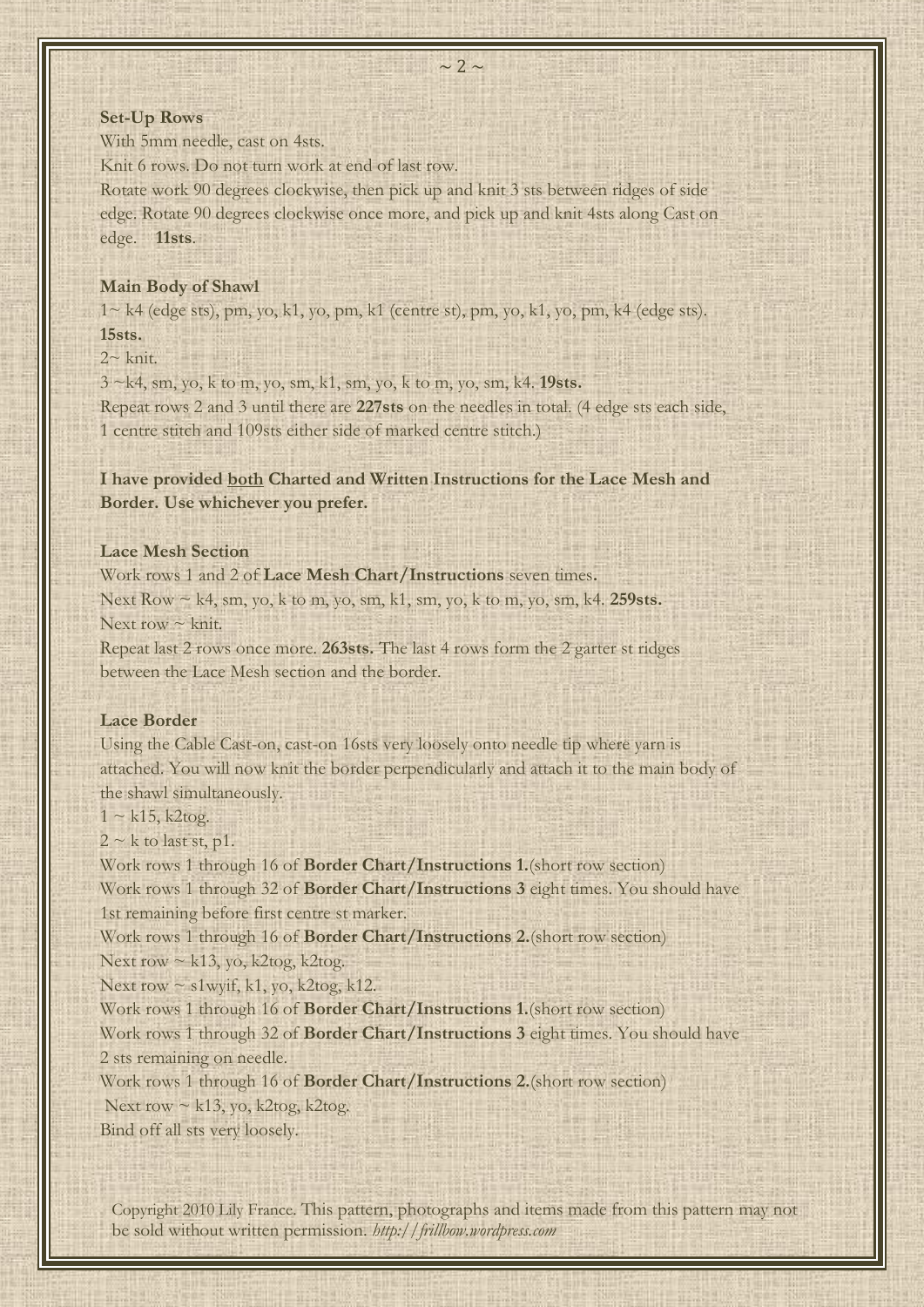

 $\sim$  3  $\sim$ 

## **Border Chart 1**

| ٠                    | 16             |
|----------------------|----------------|
| œ                    | 15             |
| ٠                    | 14             |
|                      | 13             |
| н                    | 12             |
|                      | 11             |
| п                    | 10             |
|                      | $9 -$          |
| п                    | $\circ$        |
|                      | $\overline{7}$ |
| н                    | $\mathsf{s}$   |
|                      | 5              |
| a.<br>$\overline{a}$ | $\overline{4}$ |
|                      | $\mathbf{B}$   |
| п                    | $\overline{2}$ |
| r -                  | $-1$           |



## **Border Chart 2**

| V<br>٠<br>IC. | 16              |
|---------------|-----------------|
| ◠             | 15              |
| г             | 14              |
|               | 13              |
| г             | 12              |
|               | 11              |
| ٠             | 10              |
|               | $\mathbf{g}$    |
| ٠             | $\tt s$         |
|               | $\overline{7}$  |
| ٠             | $6\overline{6}$ |
|               | 5               |
| ×             | $\overline{4}$  |
|               | $\overline{a}$  |
| a.            | $\overline{2}$  |
| C             | $\mathbf{1}$    |
|               |                 |

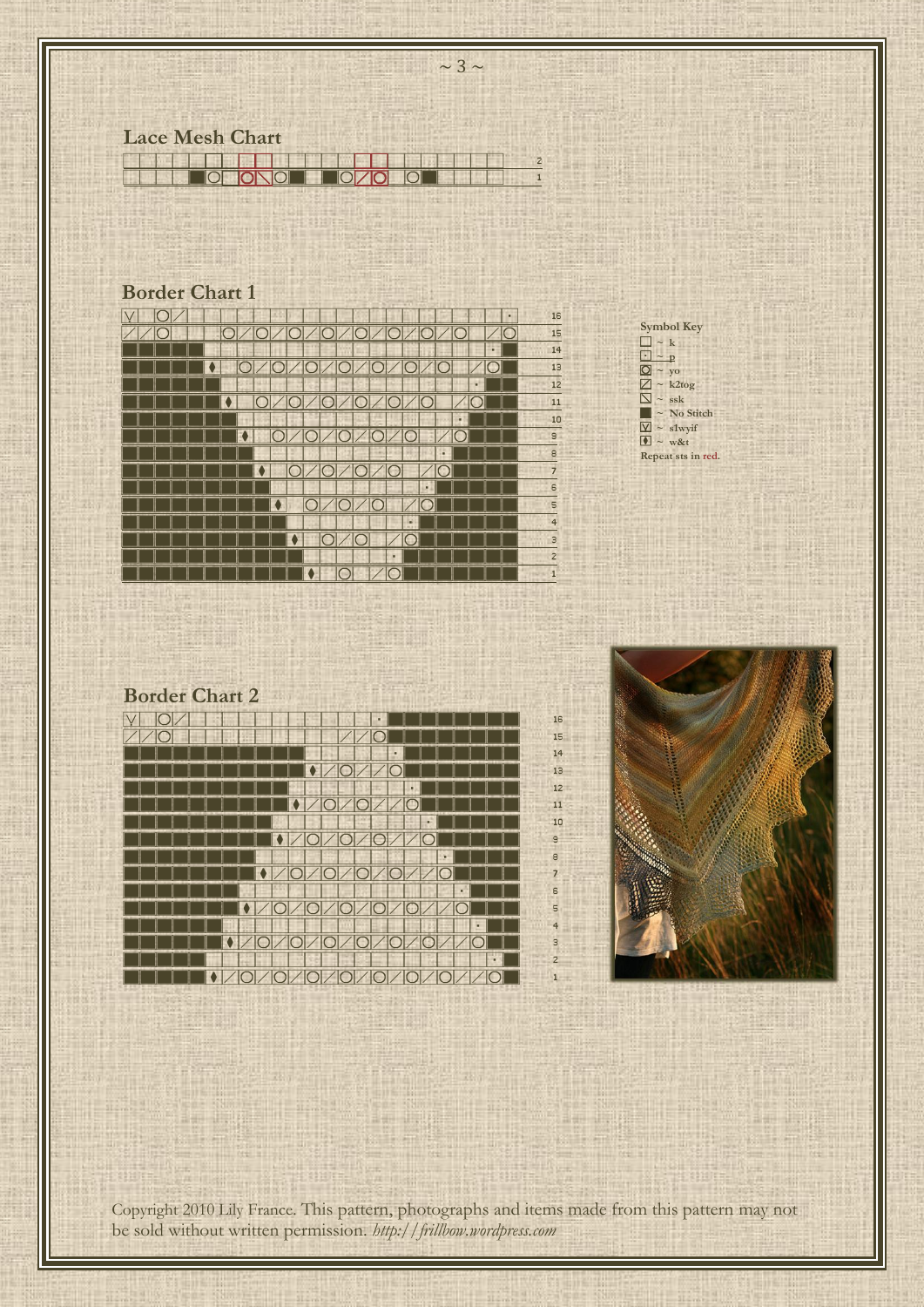**Border Chart 3**

| $\blacksquare$ | ×                                                          | 32                                                              |
|----------------|------------------------------------------------------------|-----------------------------------------------------------------|
|                | $\overline{\bigcirc}$                                      | 31                                                              |
| $\overline{C}$ | ٠                                                          | 30                                                              |
|                | C 1                                                        | 29                                                              |
| $\cap$         | Ŀ.                                                         | 28                                                              |
|                | $\bigcirc$<br>∩<br>D<br>$\Box$<br>$\bigcirc$<br>$\bigcirc$ | 27                                                              |
|                | ä,                                                         | 26                                                              |
|                | $\bigcirc$<br>◯<br>∍                                       | 25                                                              |
|                | i,                                                         | 24                                                              |
|                | $\subset$                                                  | 23                                                              |
|                | ä                                                          | 22                                                              |
|                | g)<br>D                                                    | 21                                                              |
|                | Ξ                                                          | 20                                                              |
|                | $\overline{O}$<br>∩                                        | 19                                                              |
|                | ×                                                          | 18                                                              |
| œ              | ◠                                                          | 17                                                              |
|                | ٠                                                          | 16                                                              |
|                |                                                            | 15                                                              |
|                | ı,                                                         | 14                                                              |
| С              |                                                            | 13                                                              |
|                | ×,                                                         | 12                                                              |
|                |                                                            | 11                                                              |
| $\overline{ }$ | P,                                                         |                                                                 |
|                | ∩<br>∩<br>∩                                                | $\begin{array}{c c}\n10 \\ \hline\n9 \\ \hline\n7\n\end{array}$ |
|                | ×.                                                         |                                                                 |
|                | $\subset$<br>∩                                             |                                                                 |
| $\cap$         | è                                                          | $\frac{1}{2}$                                                   |
|                | Ð                                                          | ۰                                                               |
|                | ×                                                          | $\overline{\mathbf{r}}$                                         |
| H              | ∩<br>◯<br>◯<br>◘                                           | $\frac{a}{2}$                                                   |
|                | ٠                                                          |                                                                 |
|                |                                                            | $\overline{1}$                                                  |